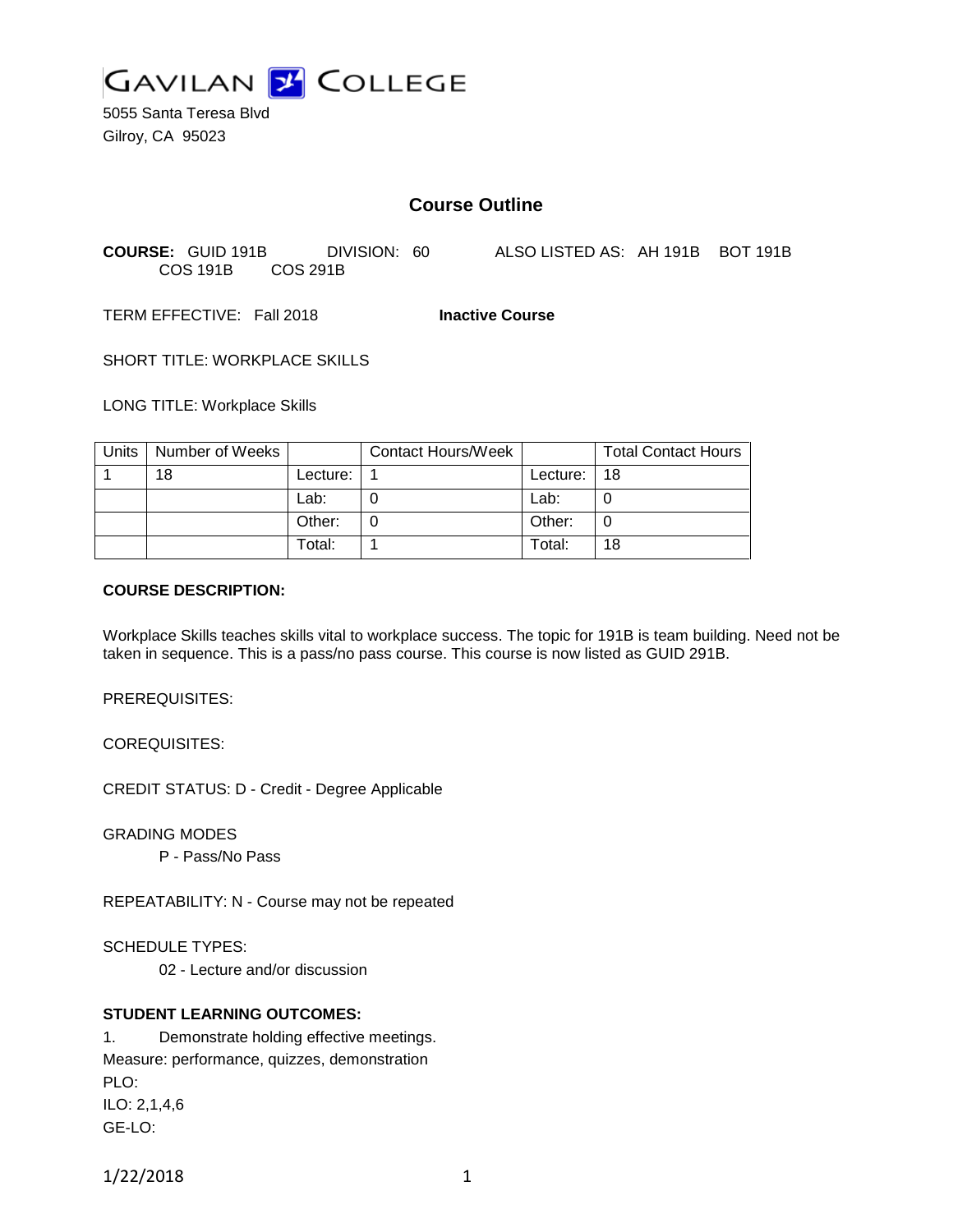Year assessed or anticipated year of assessment: 2009-10

2. Contrast helpful and harmful team roles. Measure: tests, quizzes, homework PLO: ILO: 1,4,2,6 GE-LO: Year assessed or anticipated year of assessment: 2009-10

3. Illustrate communication and managing conflict within a team.

Measure: homework, tests, role playing PLO: ILO: 2,4,6,5 GE-LO: Year assessed or anticipated year of assessment: 2009-10

4. Practice setting team goals: mission, vision, and strategy. Measure: role playing, tests PLO: ILO: 2,1,4,5 GE-LO: Year assessed or anticipated year of assessment: 2009-10

5. Demonstrate decision-making skills. Measure: demonstration, exam, performance PLO: ILO: 2,1,4,5 GE-LO: Year assessed or anticipated year of assessment: 2009-10

### **CONTENT, STUDENT PERFORMANCE OBJECTIVES, OUT-OF-CLASS ASSIGNMENTS**

Inactive Course: 10/23/2017 Each week the student will complete the required assignments including reading and workbook exercises. WEEKS 1-3 3 HOURS Introduction to Team Building. Why Employers want Team Players. Why Employers value Problem-Solving Skills. What is a team? Homework: List 5 reasons employers want team players. List 5 reasons employers want employees with problem-solving skills. List characteristics of a good team and situations where a team is helpful. Performance objectives: Students will be able to explain why team players are important.

Students will be able to list 5 reasons employers want employees with

1/22/2018 2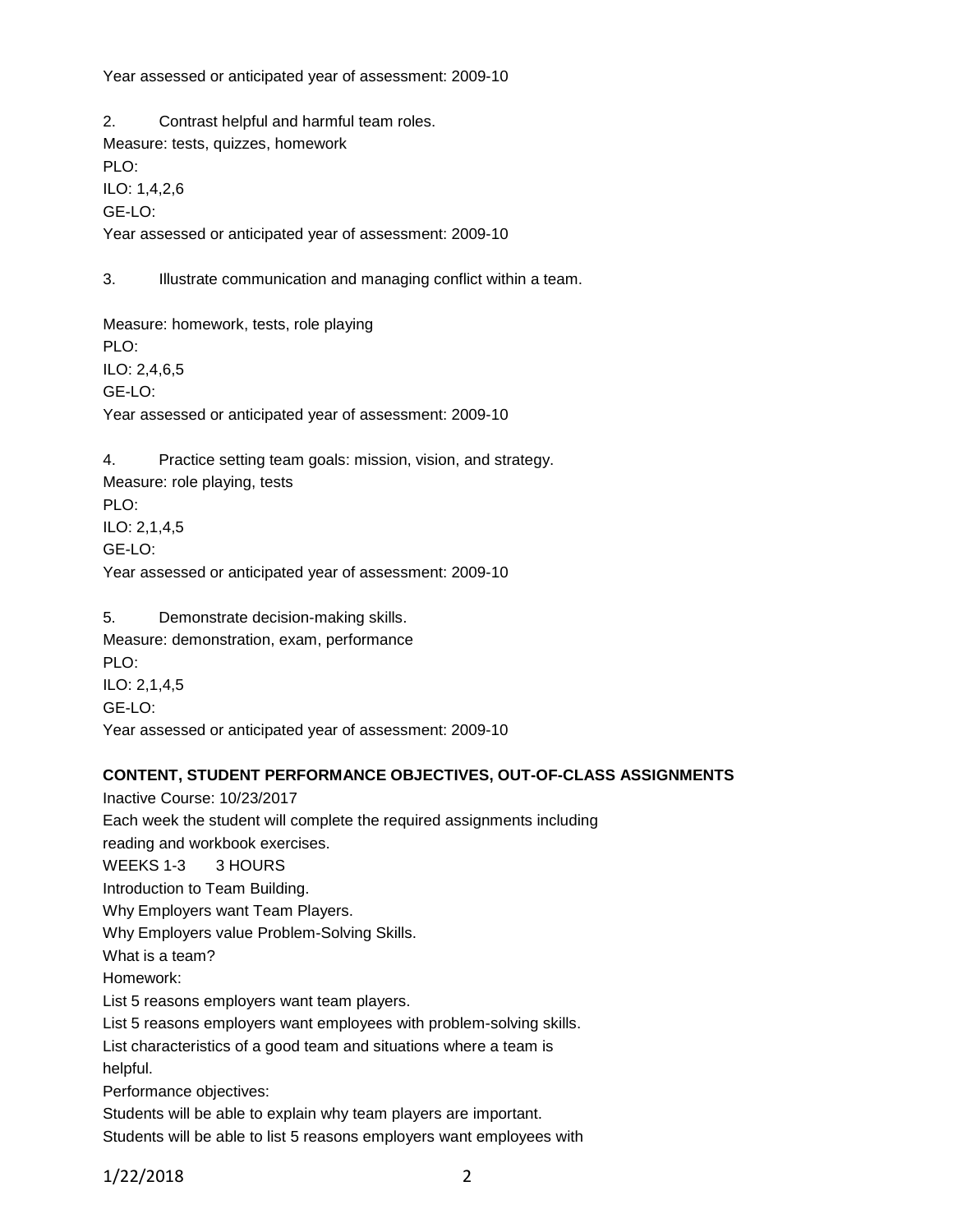problem-solving skills

Students will be able to list characteristics of a good team and

situations where a team is helpful.

### WEEKS 4-6 3 HOURS

Team playing role: Lost on the moon.

Team vs. individual situations.

Basic team roles.

Homework:

Do a project where team playing is essential.

List situations where individuals work better than a team and vice versus.

List some of the different roles in team situations.

Performance objectives:

Students will be able to do a project where team playing is essential.

Students will be able to list situations where individuals work better

than a team and vice versus.

Students will be able to list some of the different roles in team

situations.

WEEKS 7-9 3 HOURS

Being a facilitator.

What a facilitator does.

Traits of a good facilitator.

Mid-term exam.

Homework:

List the jobs of a facilitator.

List traits of a good facilitator

Explain helpful team roles.

Performance objectives:

Students will be able to list the jobs of a facilitator.

Students will be able to list traits of a good facilitator

Students will be able to explain helpful team roles

WEEKS 10-12 3 HOURS

Harmful team roles.

Destructive team players: The rejecter, commander, interrupter, yes-

but, and psychiatrist.

Why the above players are harmful to the team.

How to deal with destructive team players.

Homework:

Provide 4 examples of harmful team roles

Use role-playing to imitate destructive team players.

Describe how each destructive team role hurts the team.

Performance objectives:

Students will be able to provide 4 examples of harmful team roles

Students will be able to use role-playing to imitate destructive team

players

Students will be able to describe how each destructive team role hurts the team

WEEKS 13-15 3 HOURS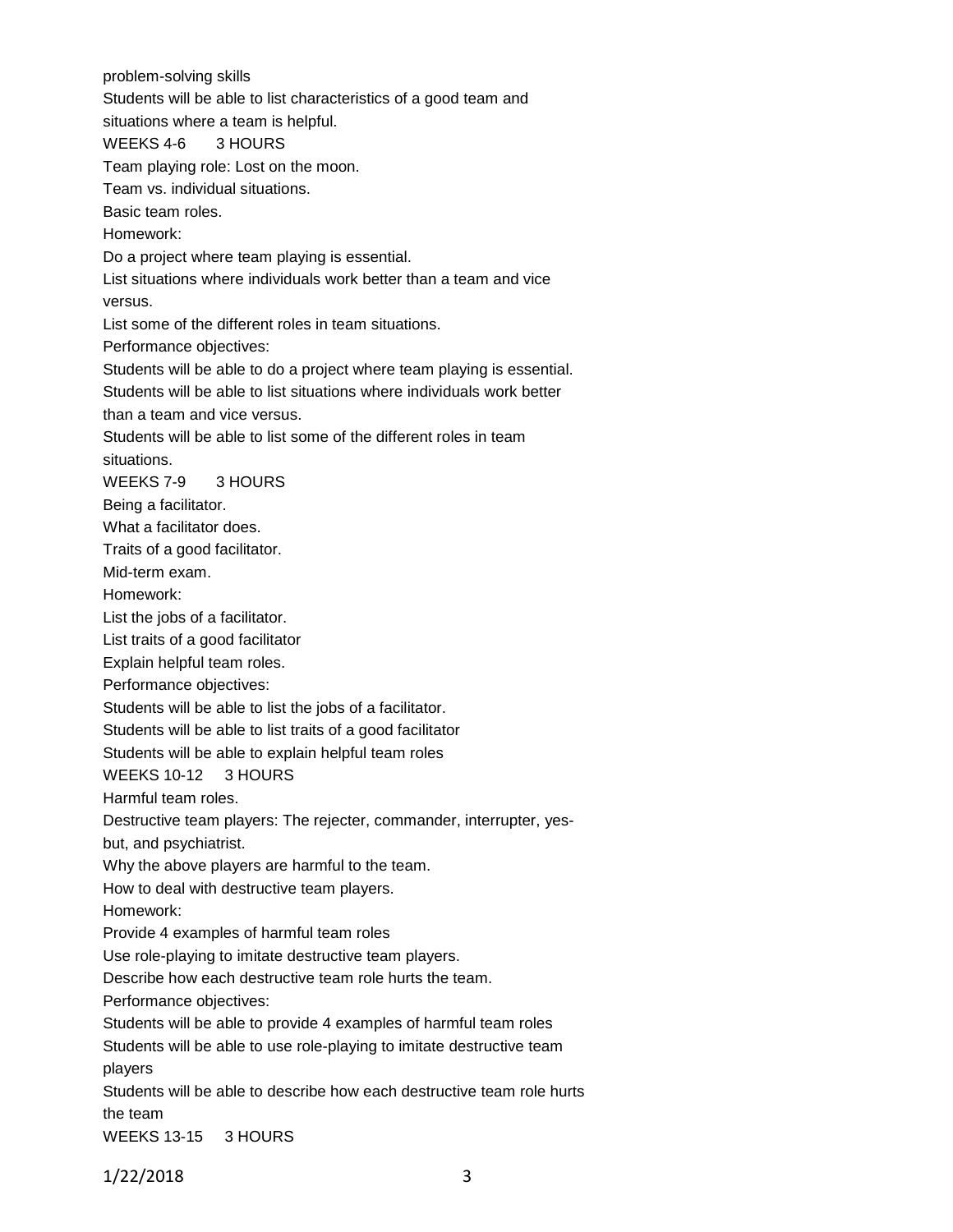Communicating with teammates.

Understanding feelings and facts.

Building consensus.

Why consensus is essential.

Homework:

List techniques for communicating with teammates.

List ways to use feelings and facts to work with teammates.

List techniques for building consensus.

List reasons why consensus is essential.

Performance objectives:

Students will be able to list techniques for communicating with

teammates

Students will be able to list ways to use feelings and facts to work with teammates.

Students will be able to list reasons why consensus is essential.

WEEKS 16-18 3 HOURS

Getting agreement.

Setting team goals.

Holding effective meetings.

Team leadership, and characteristics of good team leaders.

Homework:

List reason for and how to establish team goals.

List goals of effective meetings and how to do effective meetings.

List characteristics of good team and poor team leaders.

Final projects and final exam.

Performance objectives:

Students will be able to list reason for and how to establish team goals.

Students will be able to list goals of effective meetings and how to do effective meetings.

Students will be able to list characteristics of good team and poor team leaders

Each week the student will complete the required assignments including reading and workbook exercises.

## **METHODS OF INSTRUCTION:**

Lecture, AV presentation, theoretical and skills evaluation, quizzes/exams.

## **METHODS OF EVALUATION:**

The types of writing assignments required: Written homework Reading reports Essay exams Term papers The problem-solving assignments required: Homework problems Field work Lab reports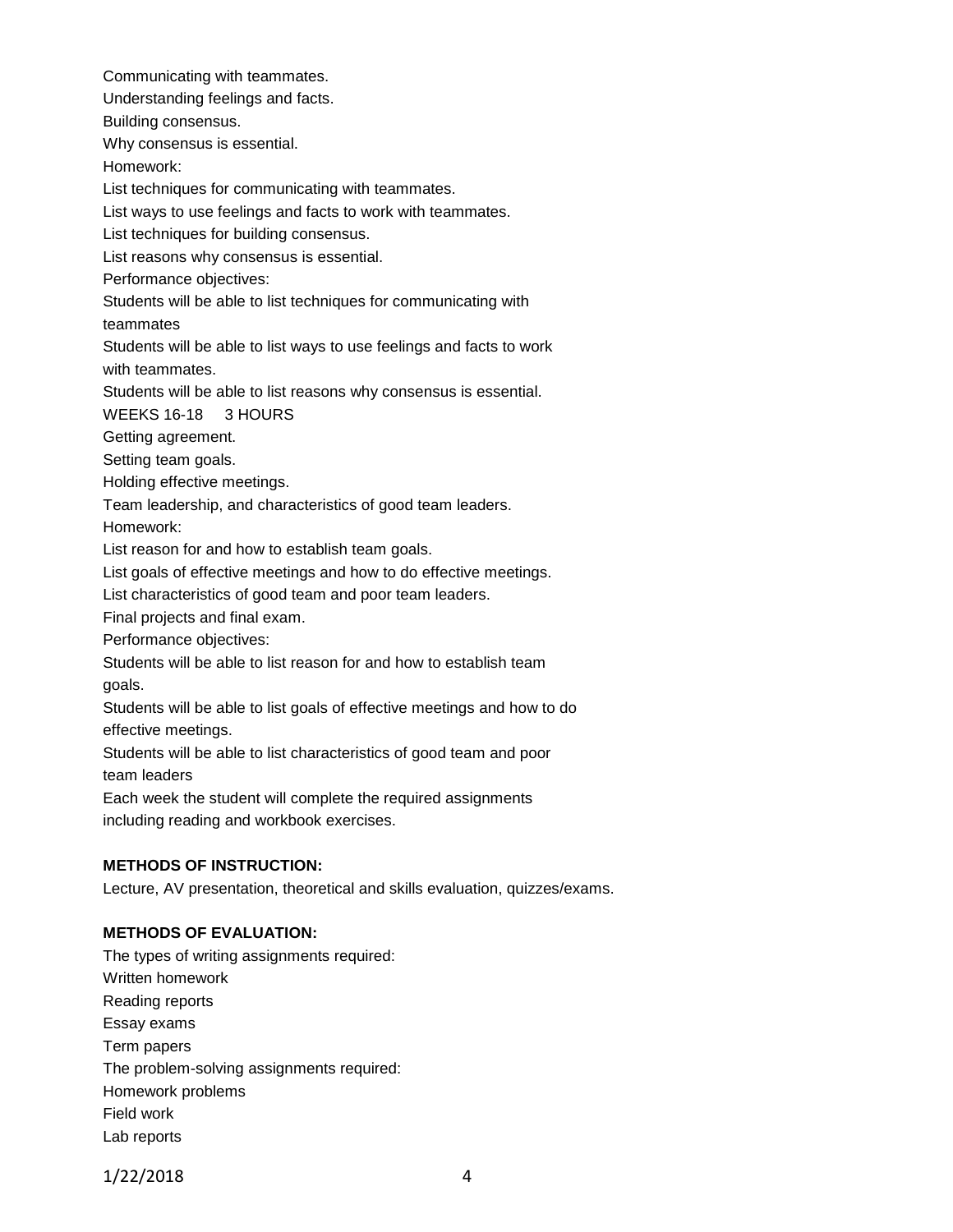The types of skill demonstrations required: Class performance Field work Performance exams The types of objective examinations used in the course: Multiple choice True/false Matching items Completion Other category: None The basis for assigning students grades in the course: Writing assignments: 20% - 40% Problem-solving demonstrations: 20% - 45% Skill demonstrations: 25% - 45% Objective examinations: 20% - 45% Other methods of evaluation: 0% - 0%

### **REPRESENTATIVE TEXTBOOKS:**

Required:

Donaldson, Cindy and Farley, Dan. Teambuilding & Problem Solving in the Workplace. Work Skills Associates, 2014. Or other appropriate college level text.

ISBN: 13: 9780966086911 (if available)

Reading level of text, Grade: 11th Verified by: MS Word

#### **ARTICULATION and CERTIFICATE INFORMATION**

Associate Degree: CSU GE: IGETC: CSU TRANSFER: Transferable CSU, effective 200370 UC TRANSFER: Not Transferable

SUPPLEMENTAL DATA: Basic Skills: N Classification: Y Noncredit Category: Y Cooperative Education: Program Status: 2 Stand-alone Special Class Status: N CAN: CAN Sequence: CSU Crosswalk Course Department: GUID CSU Crosswalk Course Number: 191B Prior to College Level: Y Non Credit Enhanced Funding: N

1/22/2018 5